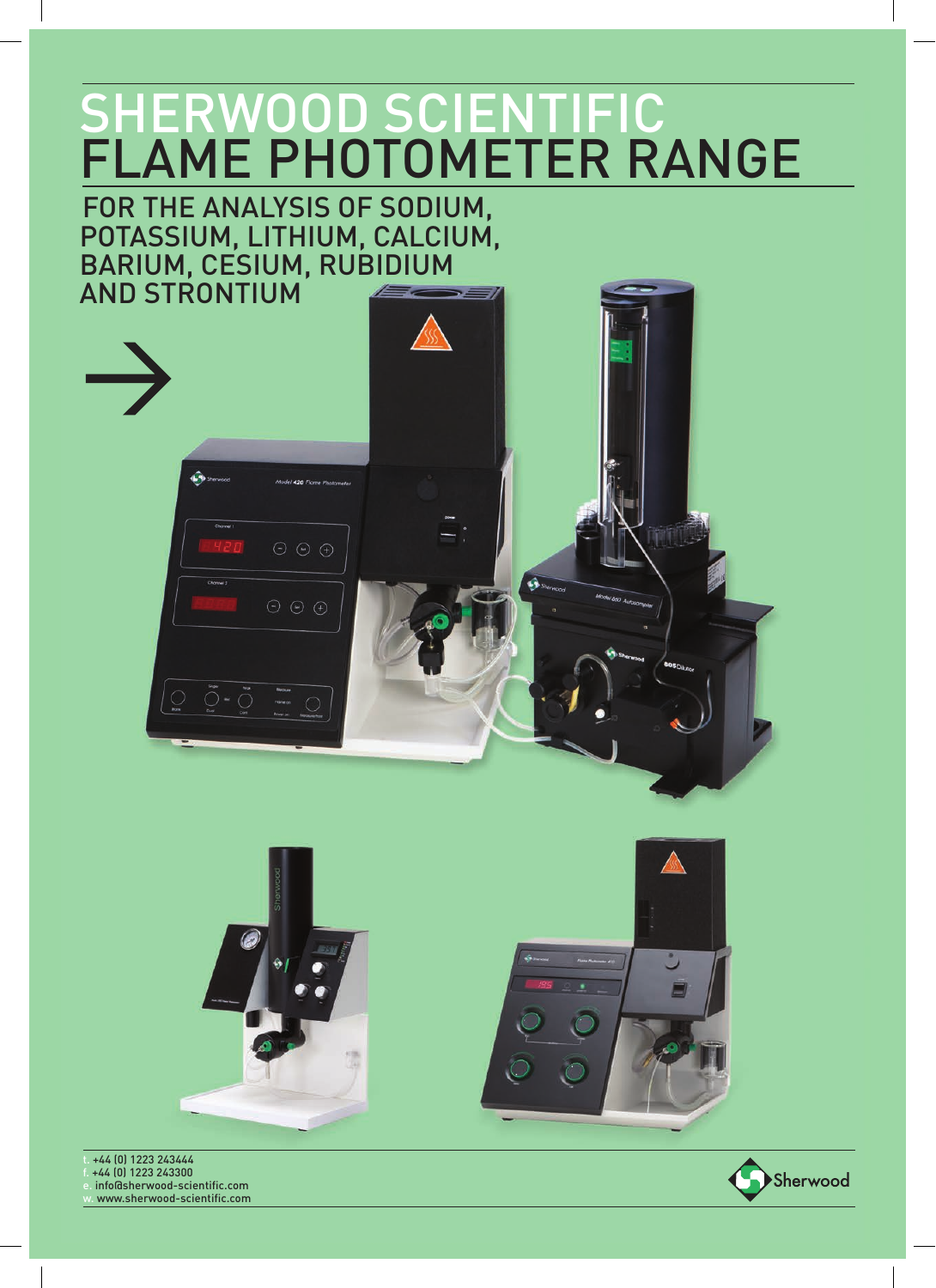Sherwood Scientific entered the Flame Photometer market with the model 410, having acquired the manufacturing rights to the design from Corning. We made some significant updates to the Corning M410, now over 30 years old, but retained all of the key features which give the model 410 it's respected place in industry. It has long been the best performing, low temperature, single channel Flame Photometer available. The dual channel model 420, developed at Sherwood, has many of the 410's attributes

(ease of use, maintenance and stable flame design) enhanced with auto-flame optimisation, internal standard referencing and on-board firmware, to improve sample throughput and precision. The model 425 has an additional detector and filter for Calcium determination. The model 360 is the most recent addition and offers the combination of Sherwood's experience of manufacturing the 410, 420 and 425, with changes in marketplace demands.

## SINGLE CHANNEL FLAME PHOTOMETERS

MODEL 360 The model 360 retains the mixing chamber and burner design which give the model 410 its renowned stability; a solid foundation to which we have added the model 420's auto flame optimisation technology. Ease of maintenance is also retained as a key feature and five filters for Sodium, Potassium, Lithium, Calcium and Barium are supplied as standard. This is a single channel unit providing analysis of one

element at a time in a competitively priced build design. The model 360 is available in three formats; 360 Nat Gas for use with low pressure Natural Gas supplies 360I for use with Propane/Butane/LPG and 360C with linearised Sodium response, for use with Propane/Butane/LPG.



## MODEL 410

The model 410, with its robust design, outstanding performance and reliability, has a range that includes the 410 Classic, 410 Industrial and 410C; the latter two have a digital interface fitted as standard. We have filters for Na, K, Li, Ca, Ba, Rb, Sr and Cs for use with the model 410.

#### **MODEL 410 CLASSIC AND INDUSTRIAL**

Flame Photometry is the technique of choice for the measurement of Na, K and Ca in all sample types in: Mineral Extraction, Oil and Paper Industries, Pharmaceuticals, Soil analysis, Utilities, Food & Beverage, Chemical Manufacture and Fertilisers. Both 410 Classic

and 410 Industrial have Na, K and Ca filters fitted and are delivered with (6 x 100 ml) 1000 ppm standards for each analyte. The Industrial has a digital interface for printer or PC connection and the option to linearise Sodium response (to 40 ppm) and facilitate use of a single point calibration.

#### **MODEL 410 C**

For biochemistry samples, flame photometry is the most sensitive and robust method for the determination of Na, K and Li. The model 410C is delivered with Na, K and Li filters and an appropriate multi-element calibrator in mmol/l. (1 x 100ml). The 410C instrument is also fitted with a Lineariser, allowing direct, straight line, calibration of clinically significant concentrations of Sodium, as well as Potassium and Lithium, following suitable dilution. The model 805 Diluter gives nominal sample dilution ratios of 1:200 and 1:50. It has been designed to give consistent dilution of calibrator and samples to the Flame Photometer. The models 410 Industrial and 410C can be further enhanced by the use of 410 BlueNotes™ software and model 860 Autosampler. Fully integrated and automated systems are possible via our Update and Automate modules and packages which may also be applied to the 410 Classic and even original Corning 410 units.





+44 (0) 1223 243444 f. +44 (0) 1223 243300 e. info@sherwood-scientific.com w. www.sherwood-scientific.com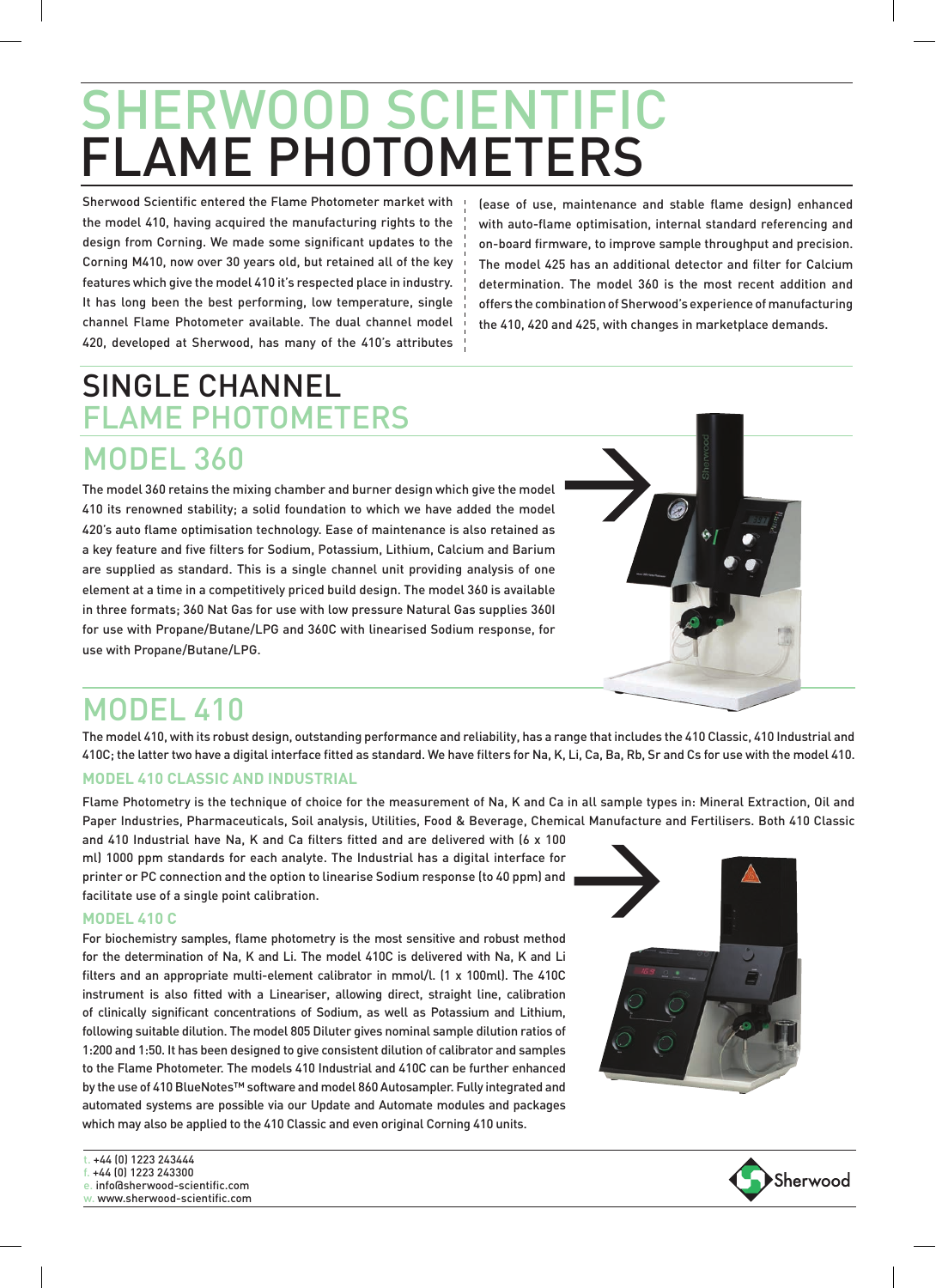## FLAME PHOTOMETERS DUAL CHANNEL MODEL 420 & MODEL 425





Developed from the single channel model 410 with the objective of improving productivity and analytical performance of the laboratory when

measuring Sodium and Potassium. The biggest improvement is dual channel operation, allowing both Sodium and Potassium to be calibrated, measured and displayed simultaneously. The model 420 retains many of the model 410's attributes: ease of use, ease of maintenance and stable flame design but is enhanced with auto flame optimisation, internal standard referencing and on-board firmware to achieve significant improvement in sample throughput and precision. The time taken to set up and calibrate the instrument is much reduced; achieved by automatic ignition and optimisation of the flame conditions. The analytical performance is improved by the use of a Lithium Internal Standard signal which corrects for fluctuation in flame conditions and dilution errors. The internal standard feature (Reference Mode) can be turned off if required. Readings on both channels are linear over the working range of the model 420. There are several monitoring and control functions included in the firmware driving the model 420 thus measurements can only be made after blanking and calibration. The model 420 can operate in Continuous or Peak mode. In Continuous mode, the instrument displays the current value on each channel and through the analogue ports; an instantaneous reading can be printed at any time. In Peak mode, the 420 automatically detects a stable reading for transfer to a printer or computer and the display is frozen until the next sample is introduced. The model 425 expands upon capability of the model 420 with addition of an extra detector and filter for Calcium determination. It also offers a "301 mode" feature which allows connection to a number of the more popular continuous flow systems. Both the 420 and 425 have RS232 output for printer or computer connection and are compatible with our model 860 Autosampler for unattended sample analysis. Both models may be used with the 805 continuous flow Diluter, inconjunction with or without the 860 Autosampler. Both Dual Channel flames are supplied with 420 BlueNotes software and a compressor. For optimum performance, these units are designed for use only with Propane, Butane or LPG. The model 420 is available in two formats: the 420 Industrial and the 420C whilst the 425 is only supplied in Industrial format



### MEASURING CALCIUM

The model 425 has the additional channel for Calcium, which has been requested by many customers. It should be noted the Propane /Air flame is not hot enough to break the Calcium Phosphate bond which may occur within, particularly, clinical samples. In these samples a pre-treatment protocol must be used. Sherwood has a method, see: www.sherwood-scientific.com/apps/f003m.html. With other Calcium samples, chelation with EDTA or extraction with Mehling's 3 solution may be indicated. Another application which can be problematical is infusion fluids with low Calcium and high Sodium concentrations: again sample pre-treatment is required to reduce Sodium interference— please ask for further information.

t. +44 (0) 1223 243444

- f. +44 (0) 1223 243300
- e. info@sherwood-scientific.com



w. www.sherwood-scientific.com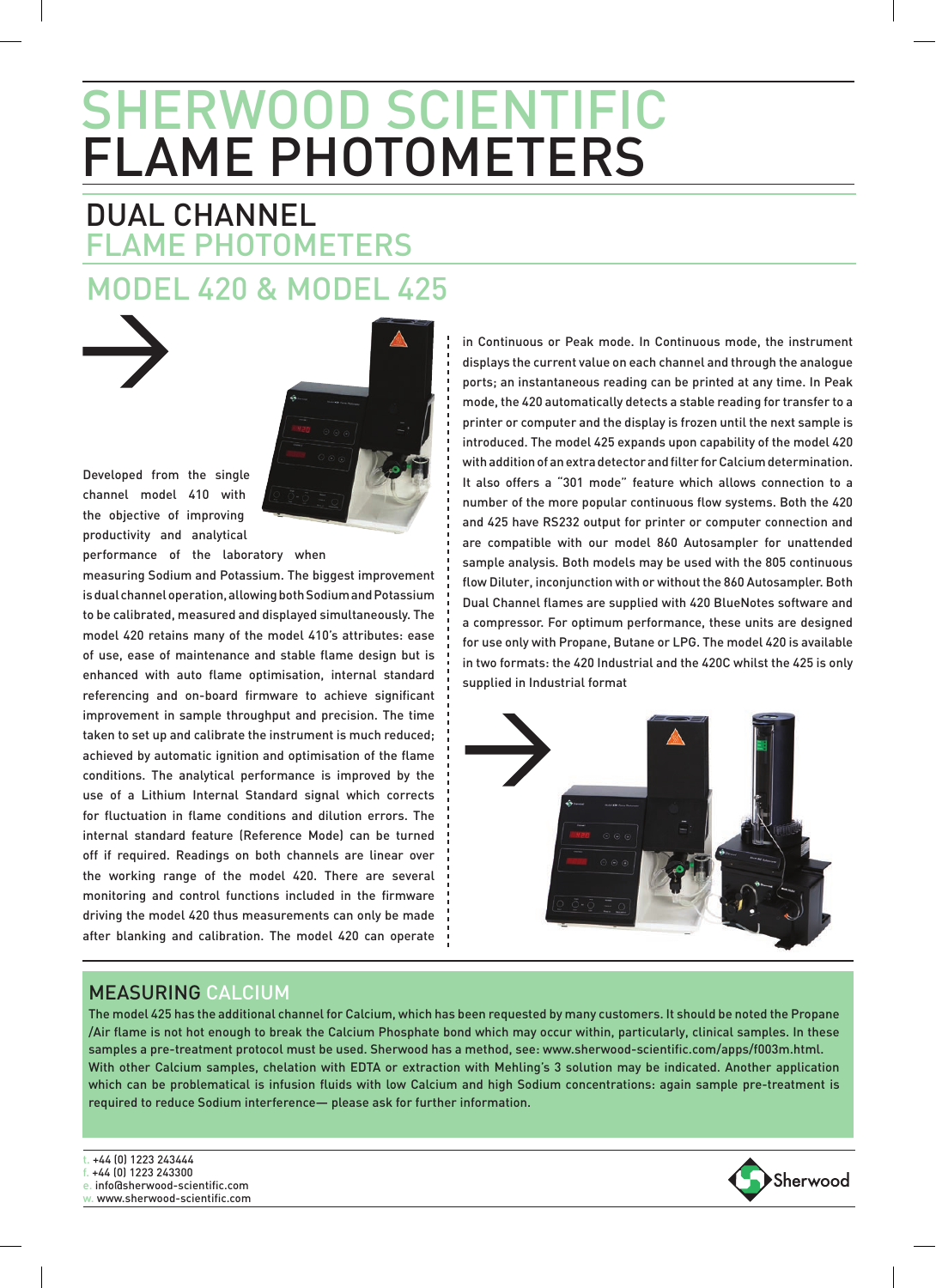## ACCESSORIES

## 410 BLUENOTES SOFTWARE EVERYTHING VISIBLE ON ONE OPERATIONAL PAGE

With the 410 BlueNotes™ software package you can:

- · Use real names and sample numbers in your reports
- · Perform Multipoint calibrations with curve fit
- · Automatically correct for instrument drift
- · Save methods
- · Save calibration curves and archive results
- · Prepare and print professional reports
- · Use Automatic Peak Selection facility to assess stability of readings
- · Automate analyses with addition of the 860 Autosampler



410 BlueNotes is a package designed not just for data collection, storage, manipulation and report generation; it can also improve throughput, enhance precision and extend the utility of the model 410.



Serial Printer: For those who just require a simple printed record of results with a time and date stamp, we have available a serial printer which can connect via RS232 to the digital interface in either of the model 410's or to the RS232 port on the rear panel of the dual channel model 420 or 425.

## MULTI CHANNEL BLUENOTES SOFTWARE

This package allows collection and viewing of signals from all four (M425) or all three (420) detectors simultaneously. Selection of Lithium or Potassium as an internal standard reference is possible. In addition to the instrument's single point calibration, operation with 420 BlueNotes offers multipoint calibrations, allowing operation beyond the linear response range of the instrument. Automatic report generation is standard (PC and printer not supplied).







t. +44 (0) 1223 243444 f. +44 (0) 1223 243300 e. info@sherwood-scientific.com w. www.sherwood-scientific.com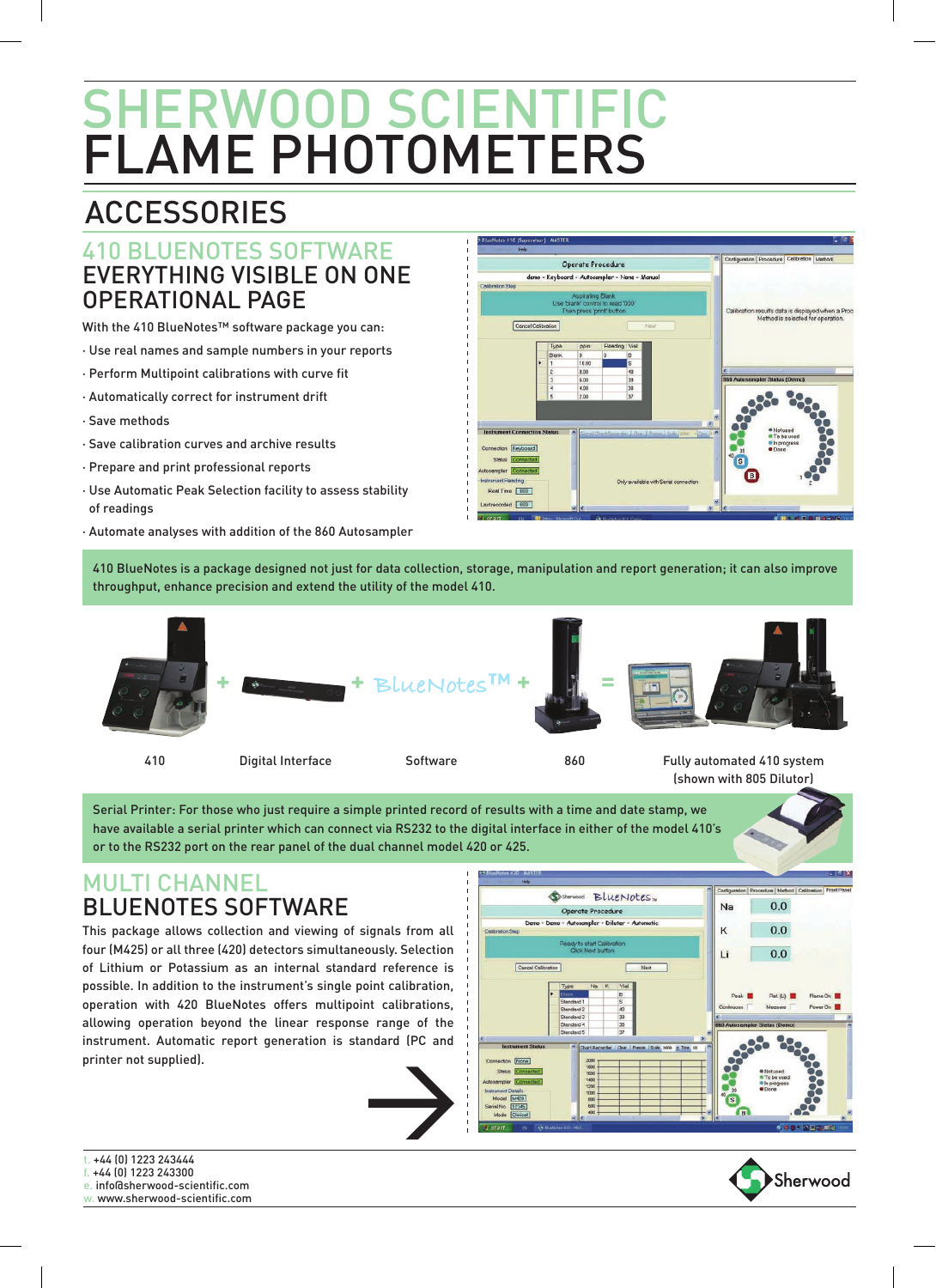## FLAME PHOTOMETERS SHERWOOD SCIENTIFIC

## THE MODEL 805 CONTINUOUS FLOW DILUTER

- · Dual Rotor for reproducible ratios
- · Positive Pumping for accurate measurements
- · Uptake from original sample vessel
- · Fibrin clot remover
- · Excellent overall system performance

The model 805 Diluter can work with all Sherwood Flame Photometers. It features two pump mechanisms, one for sample and one for diluent, which are permanently linked to ensure reproducible dilution ratios. Designed for the 200:1 dilution ratio used for Na and K solutions in clinical samples, it also allows a 50:1 ratio for clinical Lithium. When used with model 420 or 425 Flame Photometers, the Diluter automatically adds Lithium at the optimal concentration to act as an internal reference for improved precision of results.

## THE MODEL 860 AUTOSAMPLER

- · 40 sample capacity
- · Separate positions for Blank and Calibrant
- · Designed for use with 420 and 425 Flame Photometers
- · Works with or without Sherwood Model 805 Diluter
- · Works with 410 but only with 410 BlueNotes™ Software.

The models 420 and 425 Flame Photometers were designed to interface bidirectionally with the model 860; control sits in the Flame Photometer. The model 410 with Digital Interface, requires 410 BlueNotes™ software to run the M860 Autosampler

## MODEL 851 AND 855 **COMPRESSORS**

A critical component for good operation. We have two Air Compressors available for use with Sherwood Flame Photometers; the model 851 and model 855 (shown). The 855 has a water-cooled trap for operation in humid atmospheres. Both provide a dedicated, clean, dry air supply which is vital to achieving stable flame conditions and constant sample delivery.



## FUEL GAS REGULATORS

We can supply fuel gas regulators to fit gas cylinders. The Dual channel Flame Photometers require a supply greater than one bar of pressure and are only for use with Propane, Butane or LPG. The M410's can be used with Natural Gas but only if the Natural Gas Regulator Kit is purchased and fitted. The M360 Nat Gas model will work as supplied with Natural Gas.

- t. +44 (0) 1223 243444
- f. +44 (0) 1223 243300
- e. info@sherwood-scientific.com
- w. www.sherwood-scientific.com





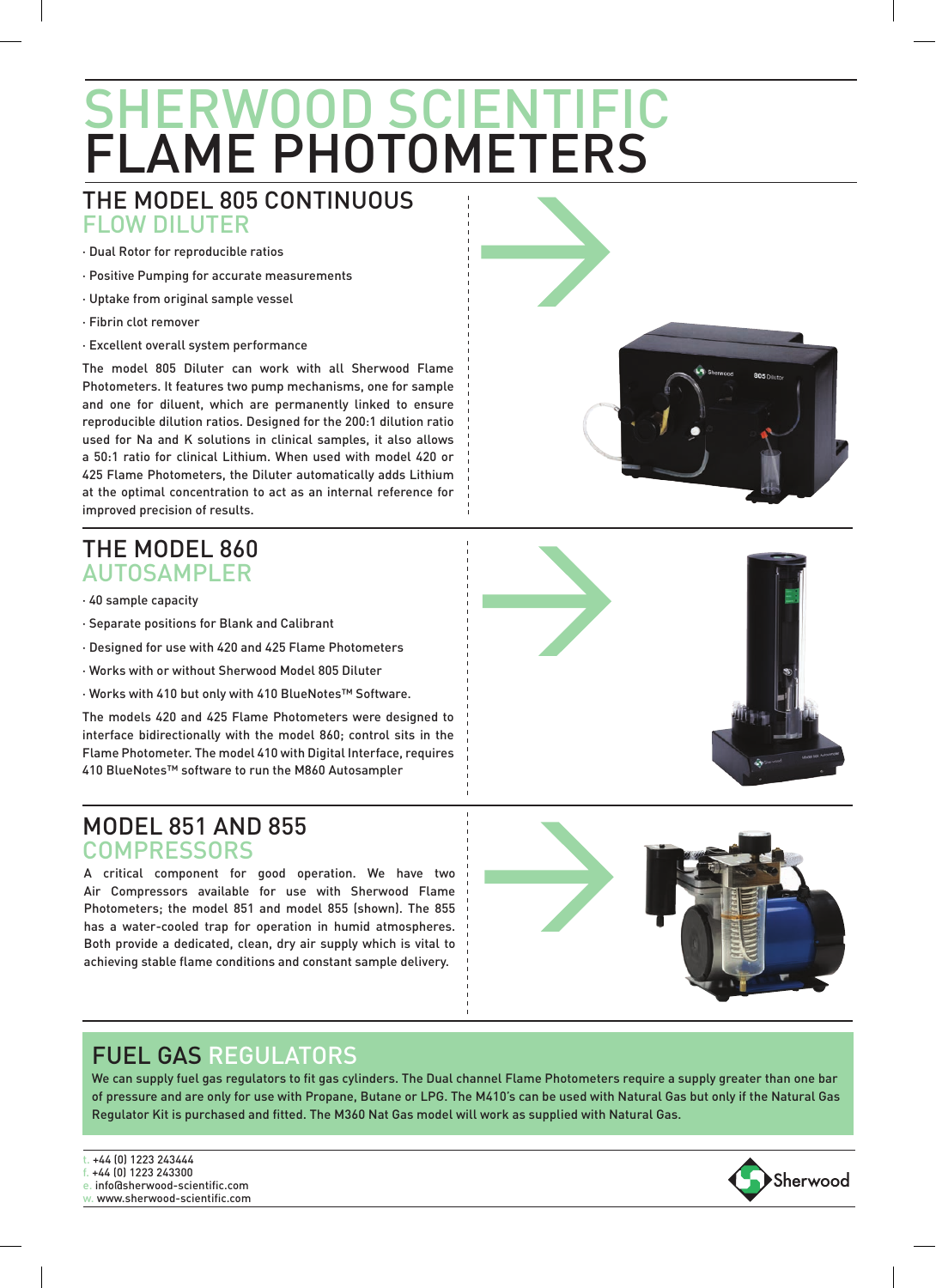## ORDERING INFORMATION PART NUMBERS

STOCK CODE DESCRIPTION INSTRUMENTS 36000009 M360 5-ELEMENT FLAME PHOTOMETER - Propane/Butane M360 36000109 M360 5-ELEMENT FLAME PHOTOMETER - Natural Gas M360 36000209 M360 C FLAME PHOTOMETER - Propane/Butane M360 47541200 M410 CLASSIC M410 47541201 M410 INDUSTRIAL M410 47541301 M410 C M410 47542000 M420C 2-CHANNEL FLAME PHOTOMETER M420 47542100 M420 2-CHANNEL INDUSTRIAL FLAME PHOTOMETER M420 A 47542500 M425 FOUR-ELEMENT FLAME PHOTOMETER MODEL

## 410 INSTRUMENT UPGRADE/AUTOMATION

NOTE: When ordering these products you must state the Serial Number of the flame photometer to which they will be fitted.

| 41086001 | DIGITAL INTERFACE/LINEARISER                                                                           |                                        |
|----------|--------------------------------------------------------------------------------------------------------|----------------------------------------|
| 41086002 | <b>BlueNotes UPGRADE for M410</b><br>(Digital Interface 41086001 + 410 BlueNotes software 41066000)    | M410 CLASSIC and<br>ALL earlier M410's |
| 41086003 | <b>BlueNotes UPGRADE/AUTOMATION PACKAGE</b><br>(860 Autosampler 86000009 + BlueNotes Upgrade 41086002) | *see NOTE above*                       |
| 41066000 | <b>M410 BlueNotes SOFTWARE</b>                                                                         |                                        |
| 41086004 | <b>BlueNotes AUTOMATION PACKAGE</b><br>(860 Autosampler 86000009 + 410 BlueNotes software 41066000)    | <b>M410 INDUSTRIAL</b><br>+ CLINICAL   |

## ACCESSORIES & SOLUTIONS

| 86000009 | M860 AUTOSAMPLER - 40 PLACE                  | All            |
|----------|----------------------------------------------|----------------|
| 47541100 | <b>M805 DILUTOR, CONTINUOUS FLOW</b>         | All            |
| 85101000 | AIR COMPRESSOR M851/115V, BOXED FOR SHIPMENT | All            |
| 85101001 | AIR COMPRESSOR M851/230V, BOXED FOR SHIPMENT | All            |
| 00108234 | REGULATOR, PROPANE, PRIMARY ASSEMBLY         | All            |
| 00108439 | REGULATOR, BUTANE, PRIMARY ASSEMBLY          | All            |
| 00108732 | REGULATOR, CAMPING GAZ                       | All            |
| 47708400 | REGULATOR, FOR DISPOSABLE PROPANE CYLINDERS  | All            |
| 40020001 | RESTRICTOR, BUTANE/PROPANE ASSEMBLY          | M410           |
| 41019002 | REG. KIT, NATURAL GAS INC FILTER             | M410           |
| 00108233 | REGULATOR, PROPANE, FRENCH                   | All            |
| 00156100 | SOLUTION, 140Na/5K/1.5Li 1X100ML             | M360/410/M420C |
| 00156124 | SOL'N 1000PPM BARIUM STD 100ML               | M360           |
| 00156620 | SOL'N 1000PPM SODIUM STD 6X100ML             | M360/410/M420  |
| 00156621 | SOL'N 1000PPM POTASSIUM STD 6X100ML          | M360/410/M420  |
| 00156622 | SOL'N 1000PPM LITHIUM STD 6X100ML            | M360/410/M420  |
| 00156623 | SOL'N 1000PPM CALCIUM STD 6X100ML            | M360/410/M425  |
|          |                                              |                |

t. +44 (0) 1223 243444

f. +44 (0) 1223 243300

e. info@sherwood-scientific.com

w. www.sherwood-scientific.com

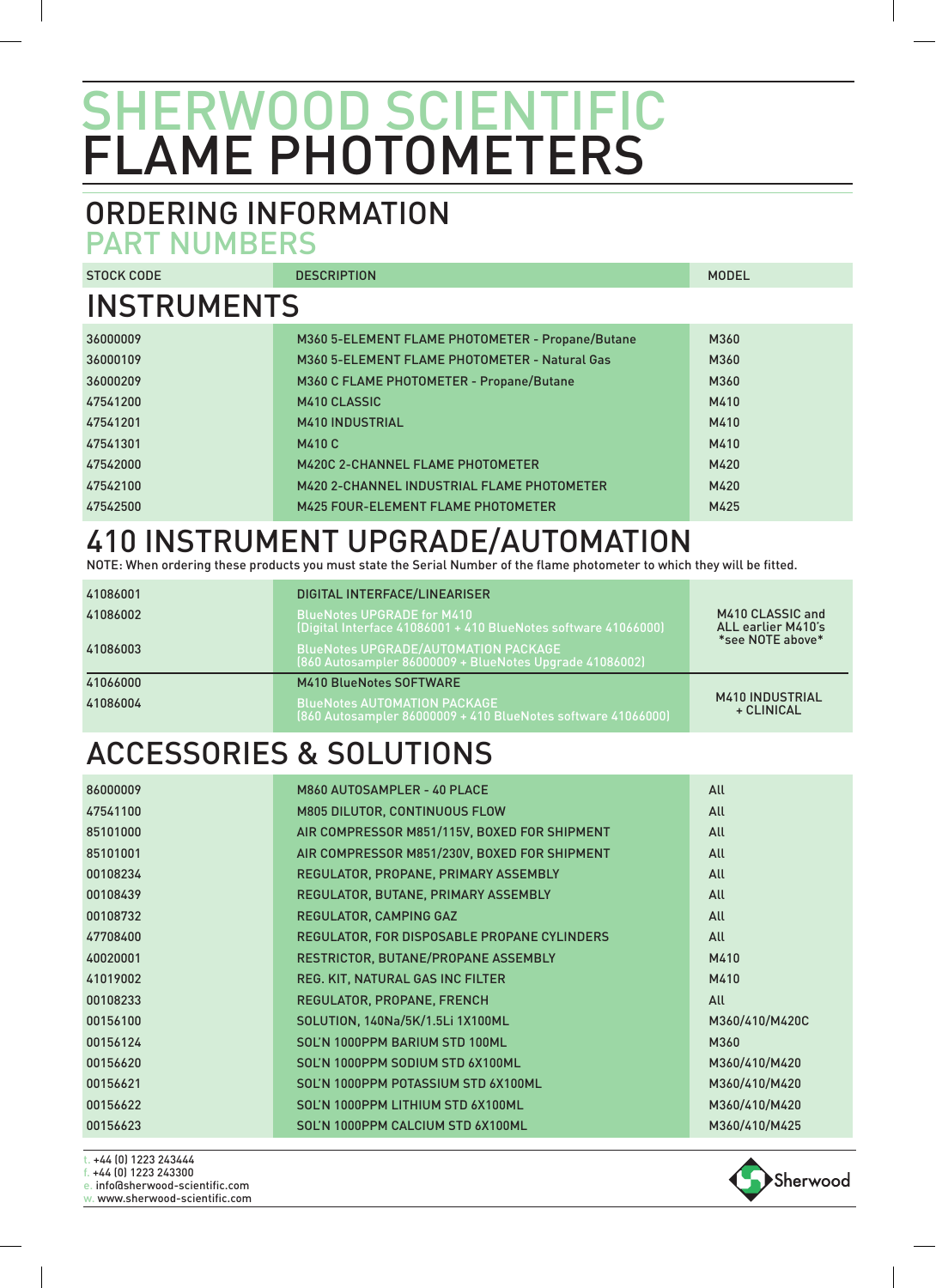## PERFORMANCE INSTAL LATION

Note: do not install a Flame Photometer beneath overhanging cupboards. There must be at least 1 metre of clear space above the chimney. For optimum performance, installation should be in accordance with the following conditions:

- · The environment must be clean and free from dust
- · The instrument must be placed on a strong, level worktop, free from vibration. Approximately 500mm x 500mm of bench space is required, which includes an area in front for solutions and clearance at the rear for fuel and air tubing, with clear access to the mains supply switch
- · Avoid sites that expose the instrument to direct sunlight or draughts
- · To meet the specification the ambient temperature must be within the range +10°C to +35°C and the maximum relative humidity must not be more than 85%, non-condensing

### ELECTRICAL SUPPLY

An A.C. supply between 90V and 240V ±10%, at 50Hz or 60Hz, is required.

### AIR

All Flame Photometers require a clean (oil free), dry, pulse-free air supply capable of delivering up to 6 litres per minute of air at a minimum of 1 bar or 15 psi pressure. For a Sherwood compressor see the accessories page in this brochure or on our website.

## FUEL

All Flame Photometers require a supply of Propane, Butane or Propane/Butane mixture regulated at the cylinder to 2.1kg/cm2 (30psi), flow rate at least 0.4 litres per minute. (NB. Propane gives the best results for Ca). Primary regulators to fit cylinders are available as optional accessories from Sherwood Scientific. If Natural Gas is to be used with the M410, order and fit the Natural Gas Regulator Kit.

### WASTE CONTAINER

A sink or waste container, sited to the right of the instrument, will ensure the minimum length of waste tubing. Do not use a waste container with high sides, as this will cause the drain tube to be lifted above the level of the constant head drain and poor drainage has a detrimental affect on performance.

### PERFORMANCE

Those determining Calcium should be aware there is a significant background interference from Sodium For a full specification sheet for the Model of interest contact: info@sherwood-scientific.com

Sherwood

### DESIGN FEATURES:

- · Ease of use with large, accessible, "upfront" work area for calibrator and sample presentation
- · Gas control/flame optimisation
- · Ease of maintenance with "no-tools" approach to removing; mixing chamber, burner stem and burner
- · Element filters easily accessible for cleaning and/or replacement

### SAFETY FEATURES

Sherwood Scientific Flame Photometers feature as standard:

- · Optical "flame-on" and air pressure detectors for instant fail safe flammable gas containment
- · "Cool" chimney
- · Full CE Compliance



f. +44 (0) 1223 243300

e. info@sherwood-scientific.com